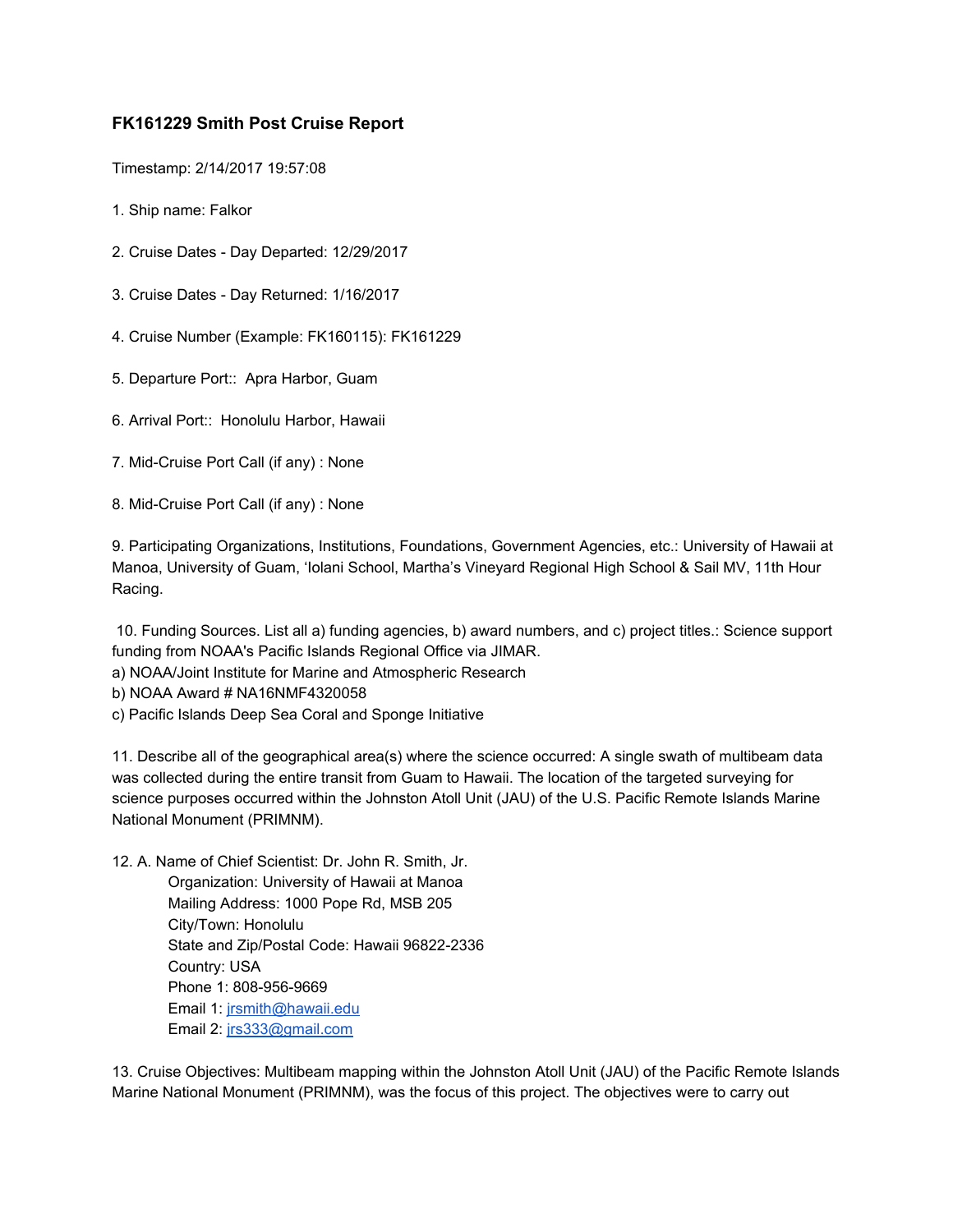multibeam mapping, sub-bottom, and magnetics surveys, provide the fully processed data to the research community and public, synthesize it with pre-existing data in the region, and produce derived products including interpretative geologic maps and substrate analyses necessary for habitat characterization and mineral resource evaluation. The plan was to map as many seamounts in the southwestern portion of the JAU, known as the Johnston Seamount Group, as the available time on site would allow.

Interpretative geologic maps have been completed in the month since the cruise ended, along with preliminary interpretation of the magnetics data. We just recently submitted an abstract detailing our results to The Geological Society of America, Cordilleran Section meeting which will take place in Honolulu, Hawaii in May 2017. We will continue our efforts in merging the Falkor data with the pre-existing data and also plan to prepare a manuscript for publication within the next few months. Derived products have already been made available to the various interested NOAA groups including the PRIMNM office, the Coral Reef Ecosystem Program, and the office of Ocean Exploration and Research for an upcoming Okeanos Explorer cruise. This cruise will most likely target some of the seamounts we mapped with ROV dives, along with additional mapping of neighboring seamounts.

14. Cruise Summary: In addition to the EM302 and EM710 multibeam systems, we had asked for use of the CHIRP sub-bottom profiler (SBP), towed magnetometer, and XBT probes/system. We did not have any operational activities planned for the first half of the transit, other than opportunistically collecting multibeam data with the EM302. During the long transit, we learned the QPS Qimera multibeam processing software and trained watch personnel on its use. We also prepared data products and processing scripts to assist us with data reduction and merging of the new data with the pre-existing data in the region.

We carried out 24/7 survey operations for the ~5.5 consecutive days once we arrived within the monument during the latter portion of the transit (ten days following departure from Guam). We split the watch teams into three watches, each one being eight hours in length. In addition to multibeam and magnetics surveying, daily activities included dropping an XBT once per day at approximately the same time. Once we concluded survey operations, we returned to a normal workday schedule and post-processing the geophysical data and preparing derived products occupied the remaining three days of transit to Hawaii. In summary, we mapped seven individual seamounts, covering 11,241 square kilometers in the prime survey area, not including the two weeks of transit data.

We did not lose any days to weather or mechanical breakdown. Carrying the ROV did limit the speed we could achieve on the transit because of the amount of fuel being burned as we motored into the trade seas, winds, and currents. Thus, the decision was made not to divert as far south, which was the original plan to avoid the strongest trades. It sounds like no additional hard ballast can be added to Falkor to counter the high height of the ROV system, which requires an additional reserve of fuel be maintained for stability reasons only. This is a serious imitation to long haul missions to remote areas that require extensive transit, as science days on site become too few and thus Falkor becomes a less favorable platform.

A problem with the K-sync did not allow us to run the SBP because it conflicted with the EM302. There was a source of noise affecting the EM302, and we could not determine its origin. The magnetometer logging software was also a serious issue which led to corrupted time-stamping, extensive science team time lost to recovering it, and lack of confidence with the results. All three of these items were discussed in the post-cruise assessments.

15. Did you collect Measurements or Samples, including biological specimens? Yes

16. Did you deploy and/or recover any Moorings, Bottom Mounted Gear, or Drifting Systems? No